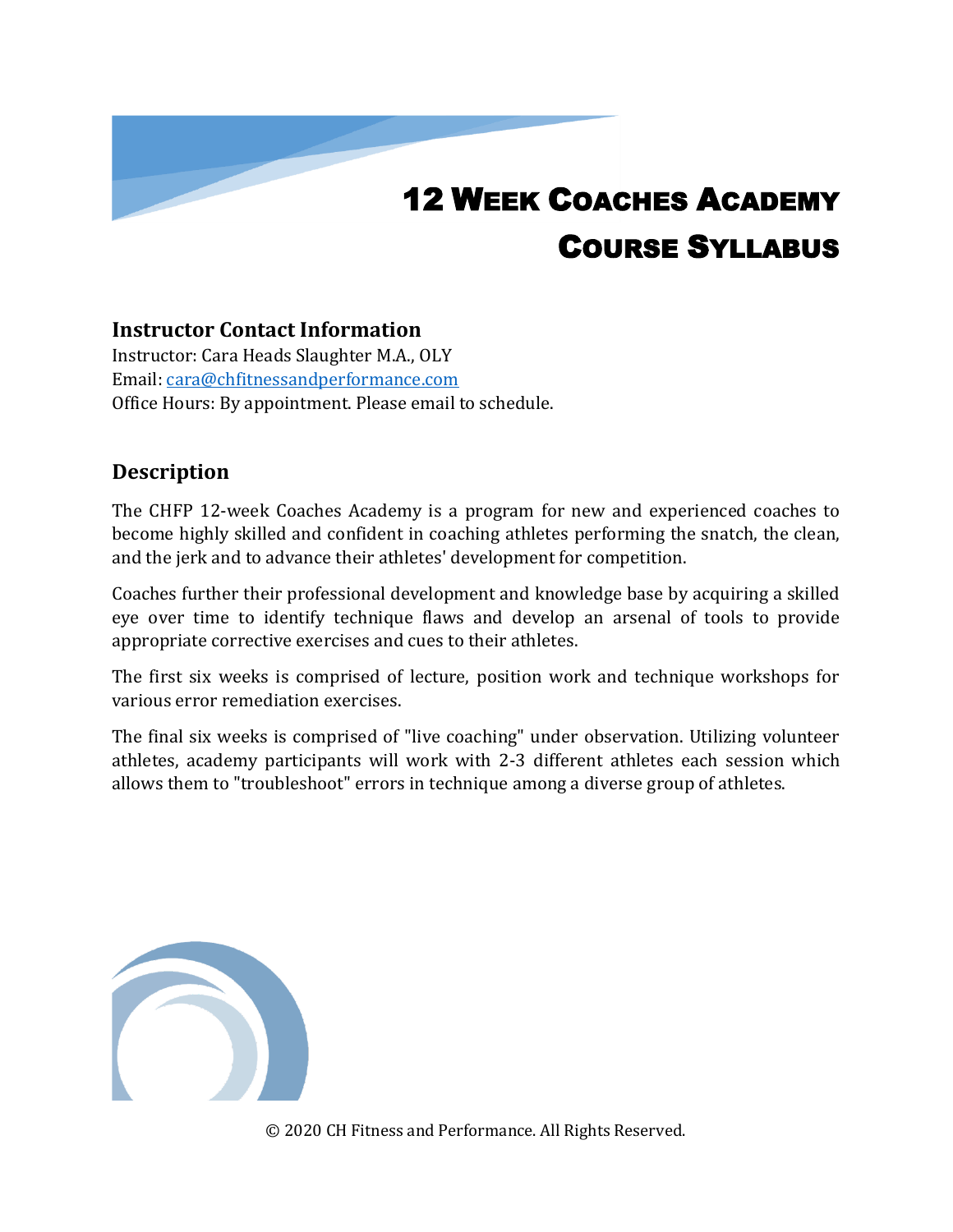## **Course Schedule: Weeks 1-6**

| <b>Week</b>       | <b>Topic</b>                                                                                                                           | <b>Assignments</b>                                                                                                                         |
|-------------------|----------------------------------------------------------------------------------------------------------------------------------------|--------------------------------------------------------------------------------------------------------------------------------------------|
| Week <sub>1</sub> | Snatch Lecture & Coach Workshop<br>Identify common errors through the<br>extension phase of the snatch and<br>teach error remediation. | Pre-work: Review snatch common errors<br>and remediation recommendations to<br>effectively participate.<br>Homework: reflection assignment |
| Week 2            | Snatch Lecture & Coach Workshop<br>Identify common errors through the<br>recovery phase of the snatch and teach<br>error remediation.  | Pre-work: Review snatch common errors<br>and remediation recommendations to<br>effectively participate.<br>Homework: reflection assignment |
| Week <sub>3</sub> | Clean Lecture & Coach Workshop<br>Identify common errors through the<br>extension phase of the clean and teach<br>error remediation.   | Pre-work: Review clean common errors<br>and remediation recommendations to<br>effectively participate.<br>Homework: reflection assignment  |
| Week 4            | Clean Lecture & Coach Workshop<br>Identify common errors through the<br>recovery phase of the clean and teach<br>error remediation.    | Pre-work: Review clean common errors<br>and remediation recommendations to<br>effectively participate.<br>Homework: reflection assignment  |
| Week <sub>5</sub> | Jerk Lecture & Coach Workshop<br>Identify common errors through the<br>drive phase of the jerk and teach error<br>remediation.         | Pre-work: Review jerk common errors and<br>remediation recommendations to<br>effectively participate.<br>Homework: reflection assignment   |
| Week 6            | Jerk Lecture & Coach Workshop<br>Identify common errors through the<br>recovery phase of the jerk and teach<br>error remediation.      | Pre-work: Review jerk common errors and<br>remediation recommendations to<br>effectively participate.<br>Homework: reflection assignment   |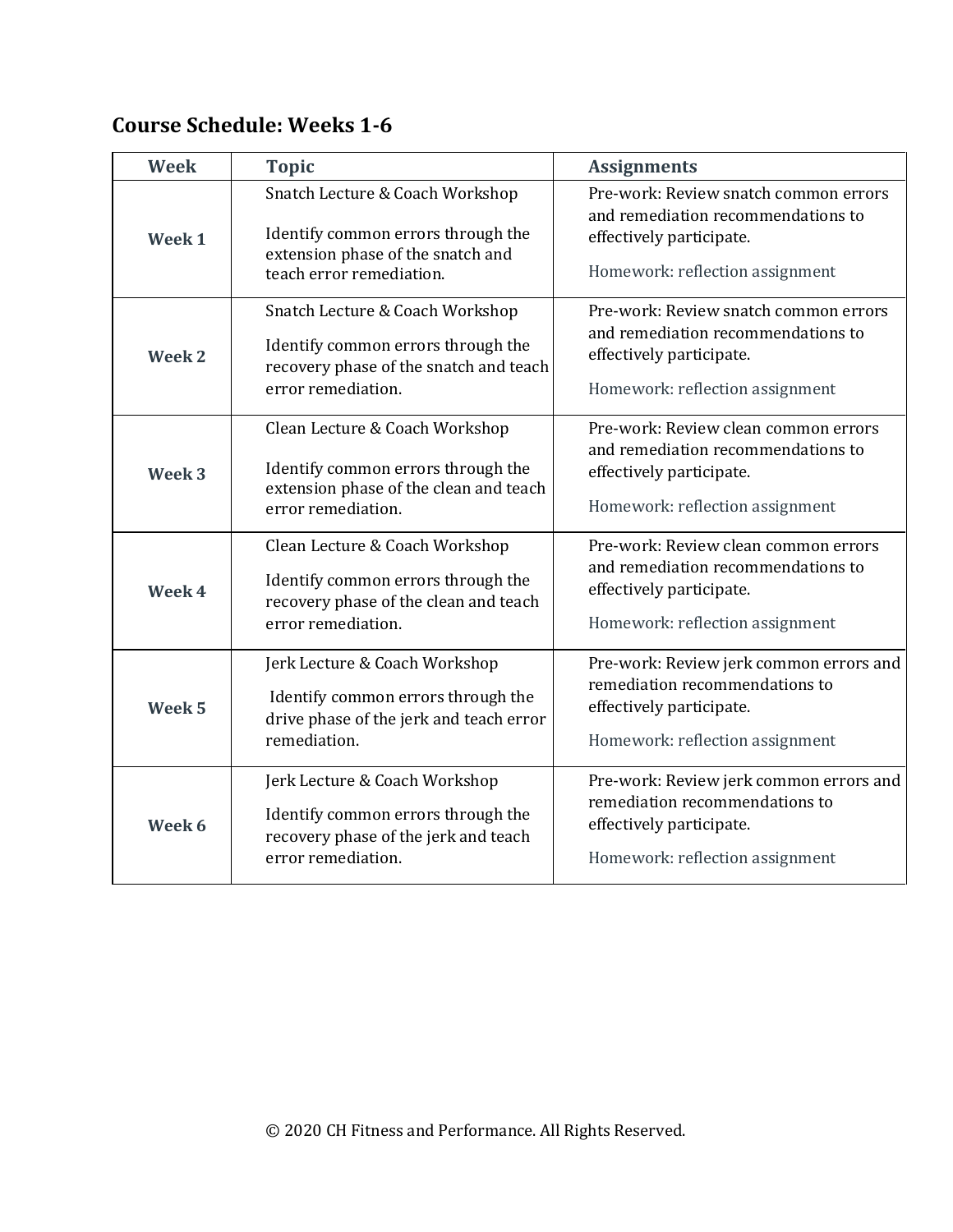## **Course Schedule: Weeks 7-12**

| <b>Week</b> | <b>Topic</b>                                                                                                                                                    | <b>Assignments</b>                                                                                                                         |
|-------------|-----------------------------------------------------------------------------------------------------------------------------------------------------------------|--------------------------------------------------------------------------------------------------------------------------------------------|
| Week 7      | Live Coaching Under Observation<br>Volunteer athletes will snatch<br>Apply the learned coaching skills in a<br>live coaching session with volunteer<br>athletes | Pre-work: Review snatch common errors<br>and remediation recommendations to<br>effectively participate.<br>Homework: reflection assignment |
| Week 8      | Live Coaching Under Observation<br>Volunteer athletes will snatch<br>Apply the learned coaching skills in a<br>live coaching session with volunteer<br>athletes | Pre-work: Review snatch common errors<br>and remediation recommendations to<br>effectively participate.<br>Homework: reflection assignment |
| Week 9      | Live Coaching Under Observation<br>Volunteer athletes will clean<br>Apply the learned coaching skills in a<br>live coaching session with volunteer<br>athletes  | Pre-work: Review clean common errors<br>and remediation recommendations to<br>effectively participate.<br>Homework: reflection assignment  |
| Week 10     | Live Coaching Under Observation<br>Volunteer athletes will clean<br>Apply the learned coaching skills in a<br>live coaching session with volunteer<br>athletes  | Pre-work: Review clean common errors<br>and remediation recommendations to<br>effectively participate.<br>Homework: reflection assignment  |
| Week 11     | Live Coaching Under Observation<br>Volunteer athletes will jerk<br>Apply the learned coaching skills in a<br>live coaching session with volunteer<br>athletes   | Pre-work: Review jerk common errors and<br>remediation recommendations to<br>effectively participate.<br>Homework: reflection assignment   |
| Week 12     | Live Coaching Under Observation<br>Volunteer athletes will jerk<br>Apply the learned coaching skills in a<br>live coaching session with volunteer<br>athletes   | Pre-work: Review jerk common errors and<br>remediation recommendations to<br>effectively participate.<br>Homework: reflection assignment   |

© 2020 CH Fitness and Performance. All Rights Reserved.